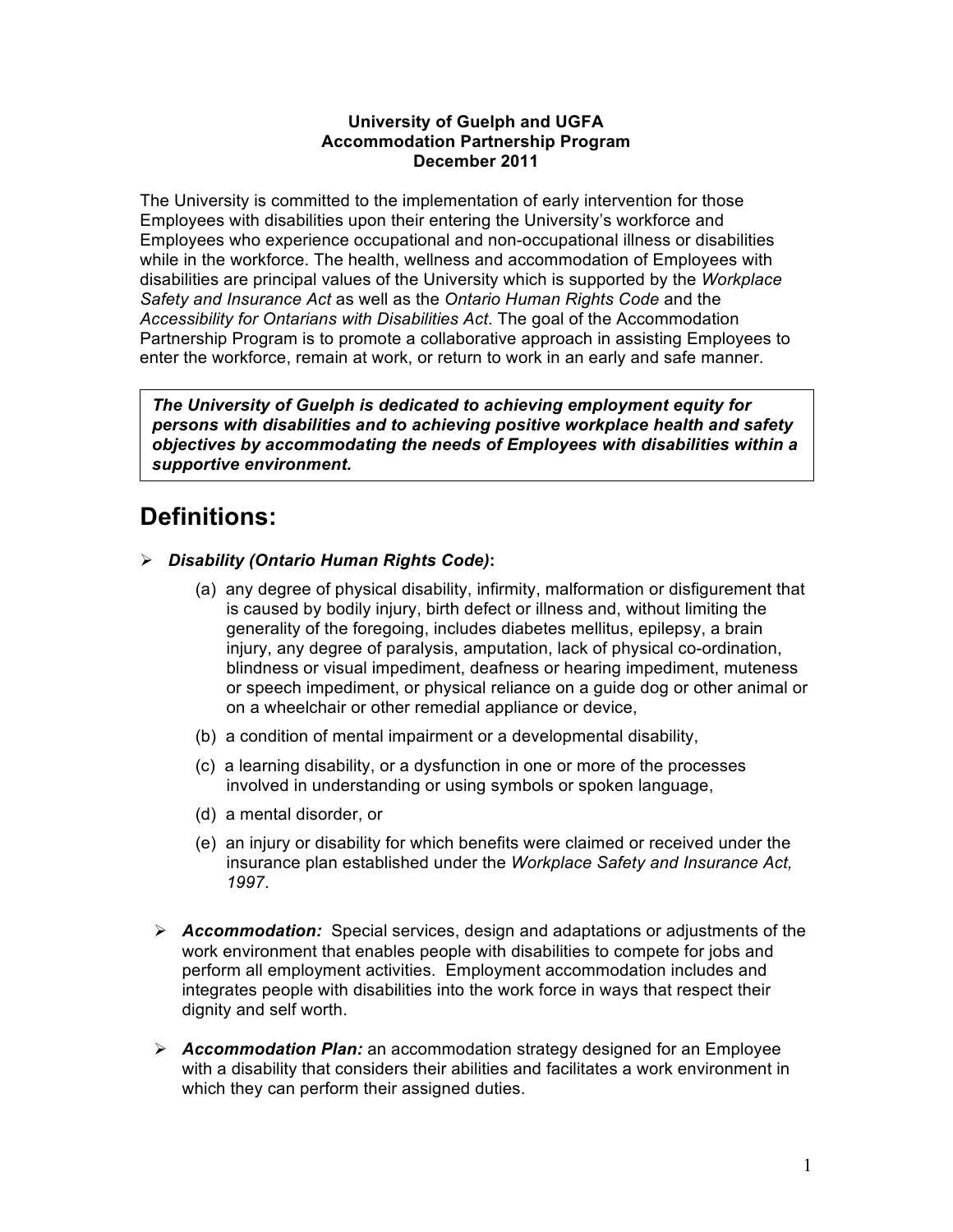- *Employee:* All full-time and part-time faculty, librarians and veterinarians employed by f the University and as defined, where applicable, in the Collective Agreements or Contracts between the Parties.
- *FASR: Faculty and Academic Staff Relations*
- *UGFA: University of Guelph Faculty Association*
- *Return to Work Plan:* an accommodation strategy designed to help an Employee who was off of work due to illness or disability transition into employment duties.

# **Program Objectives**

*`* 

The objectives of the Accommodation Partnership Program are:

- 1. To maintain a sense of confidence and dignity for Employees with disabilities and to promote an environment of support for the Employee's participation.
- 2. To support the employment of persons with disabilities within the University through proactively addressing their accommodation, including workplace modifications, wherever possible, before the commencement of their service.
- 3. To support Employees with disabilities to remain at work or to provide an early and safe return to work so that they can work to their full potential as soon as possible.
- 4. To provide modified work for Employees with disabilities that is both safe and meaningful. The work provided will not expose the Employee to conditions which might aggravate the original injury or illness, supporting the Employee's recovery.
- 5. To ensure compliance with the standards outlined in the *Workplace Safety and Insurance Act*, the *Ontario Human Rights Code*, and the *Accessibility for Ontarians with Disabilities Act*.
- 6. Comply with Employee agreements, in a manner that is consistent with the provisions of the *Ontario Human Rights Code*.

## **Program Guidelines**

The Accommodation Partnership Program is designed to assist Employees with both work related and non-work related medical conditions/disabilities to enter or remain at work or return to work in an early and safe manner. Each partner, (which includes Chair/Director/Dean/Chief Librarian, Occupational Health & Wellness, Employee, Employee's UGFA, co-workers, Faculty and Academic Staff Relations) has a role in the Accommodation Partnership Program. Each partner has legislated responsibilities in the accommodation process under the *Workplace Safety and Insurance Act*, the *Ontario Human Rights Code* and the *Accessibility for Ontarians with Disabilities Act.* The roles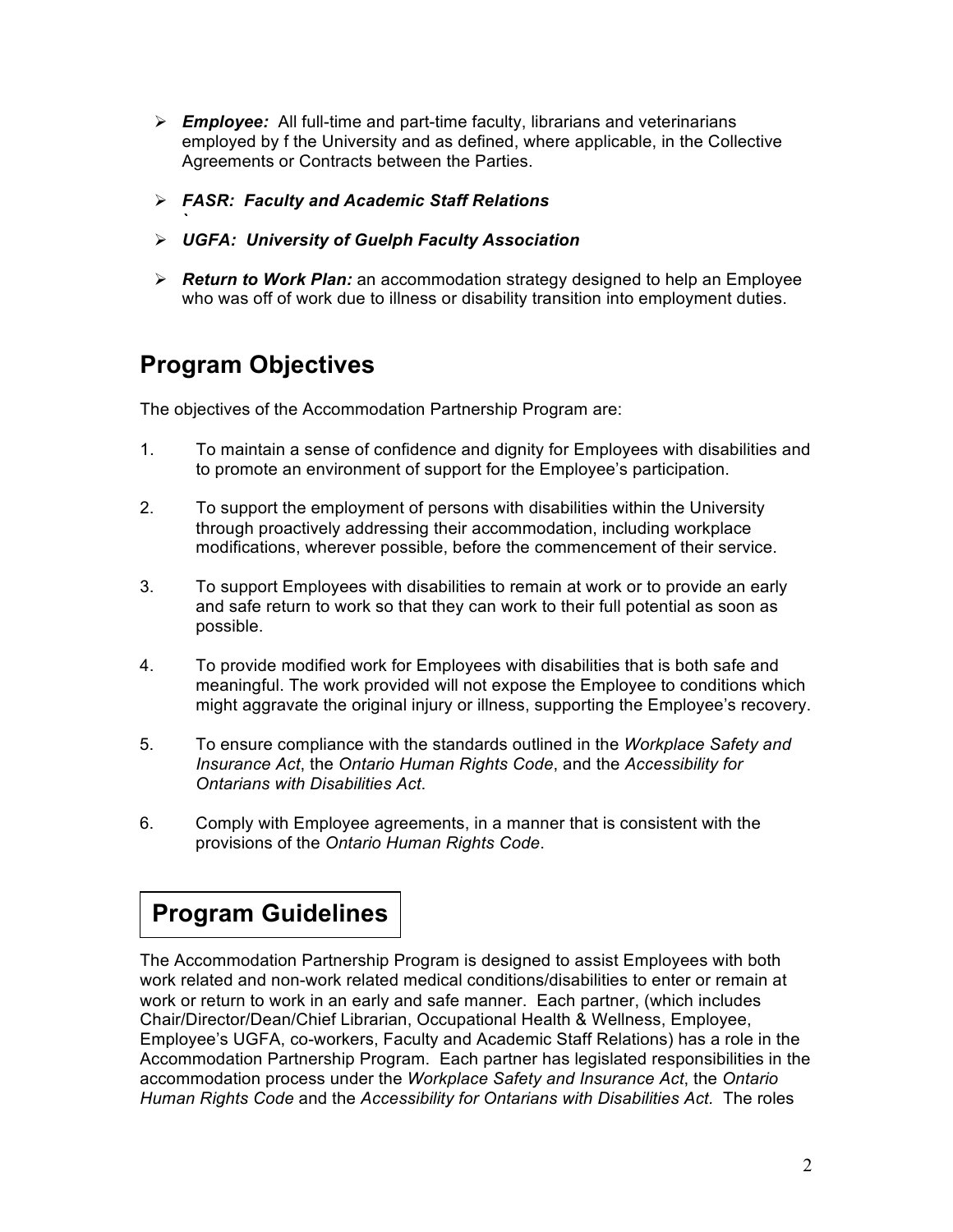and responsibilities section of the Program Guidelines are intended to help partners identify and meet their respective obligations.

The Program Guidelines also provide a framework for the development of an accommodation plan and monitoring of that plan. Each person's needs are unique and therefore require unique solutions.

Early disability disclosure and accommodation will help to ensure Employees with disabilities are able to work effectively in their environment. An Employee needs to provide medical documentation to Occupational Health & Wellness as to restrictions and potential accommodation requirements. Once a disability is disclosed and medical documentation received, the other partners, focusing on the restrictions provided will collaborate to develop a plan for accommodation with the Employee and carry out follow up.

*All medical information received by Occupational Health & Wellness will be treated as confidential and will not be released without the specific written authorization of the Employee in question. Only the recommended restrictions and functional abilities will be shared with the workplace parties/partners on a need to know basis in the development of an appropriate accommodation plan.* 

#### *Roles and Responsibilities***:**

The goal of providing accommodation tailored to each Employee's specific needs is more readily achieved with a collaborative effort. Therefore, the following responsibilities are important elements in regards to a successful return to work/ accommodation program:

#### **1. Employee**

 $\overline{a}$ 

- $\triangleright$  If an Employee is requesting accommodation, they will, as soon as possible, and only to the extent necessary, report an illness or a disability to Occupational Health & Wellness to the extent necessary to identify accommodation needs<sup>1</sup>;
- $\triangleright$  Provides information regarding relevant restrictions or functional limitations, including information from health care professionals, where appropriate and as needed by Occupational Health;
- $\triangleright$  If the University needs more information, the University can submit written requests to the Employee (who may choose to also forward to the UGFA UGFA), and if the Employee agrees that the requests are appropriate, he/she can put those requests to his/her medical practitioner or authorize his/her practitioner to talk to Occupational Health and Wellness;
- $\triangleright$  Co-operates with any experts whose assistance is required to manage the accommodation process;

 Chair/Director/Dean/Chief Librarian as soon as it is known. The Chair/Director/Dean/Chief Librarian will initiate the appropriate reporting to Occupational Health & Wellness.  $1$ In the case of a work related injury this must be reported directly to the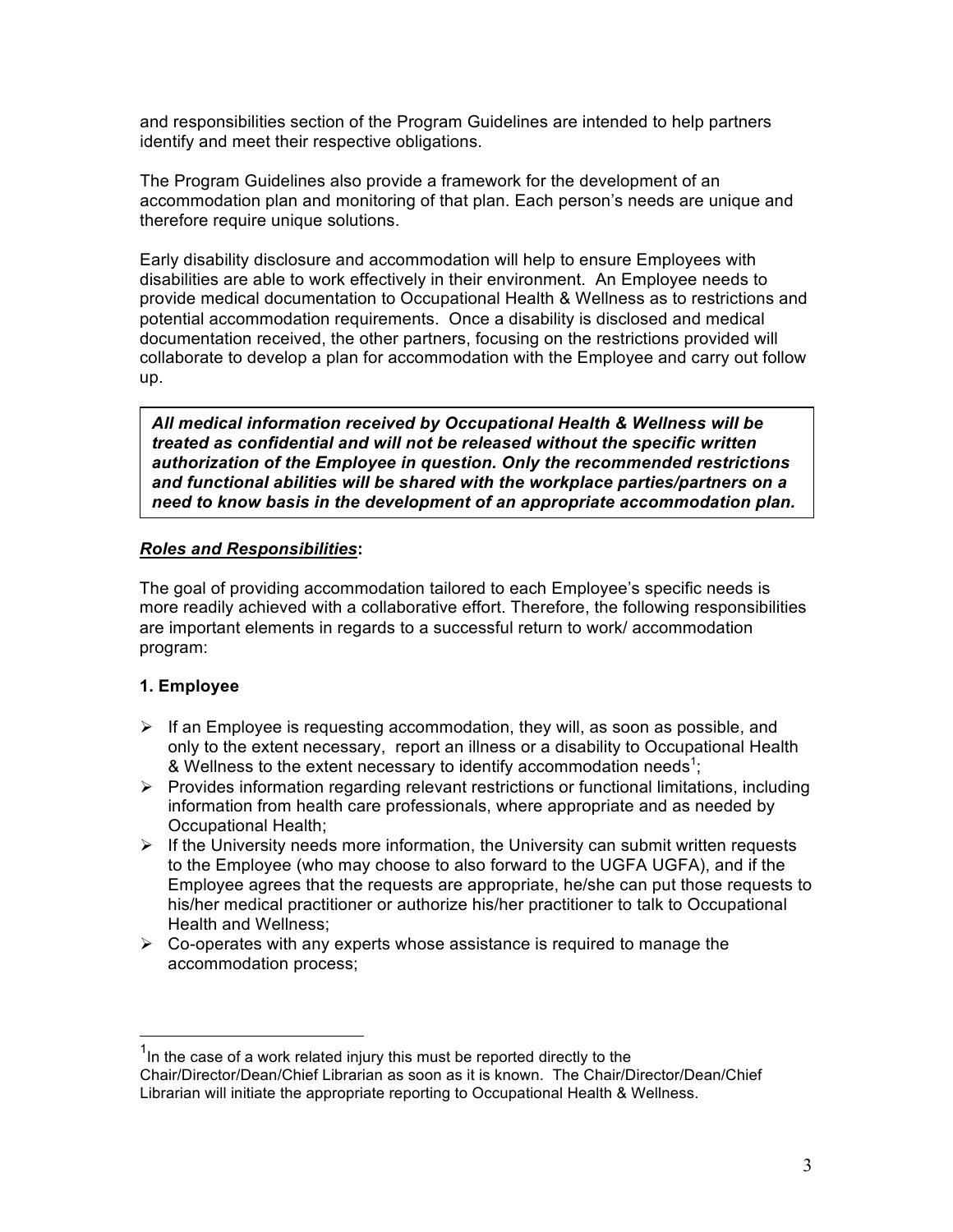- $\triangleright$  Participates in the development, implementation and evaluation of the return to work/accommodation plan, including regular follow-up with Occupational Health & Wellness;
- • Promptly communicates to Manager/Chair/Director and to Occupational Health & Wellness when there is a change in status (e.g., medical status; functional abilities, etc.);
- $\triangleright$  Promptly seeks medical attention as indicated and follows the restrictions recommended by his/her treating practitioner;
- $\triangleright$  Works within recommended capabilities and precautions as set out in the accommodation plan.

## **2. Chair/Dean/Chief Librarian**

- $\triangleright$  Promptly notifies Occupational Health & Wellness of any reported illness or disability that might require accommodation;
- $\triangleright$  Participates fully in the development, implementation and evaluation of the accommodation plan;
- $\triangleright$  Provides a supportive environment for the Employee and his/her peers/co-workers;
- $\triangleright$  Provides input regarding Employee's role and potential modified duties;
- $\triangleright$  Attends follow-up meetings.

## **3. Occupational Health & Wellness**

- $\triangleright$  Manages and maintains all accommodation, documentation and medical records.
- $\triangleright$  Obtains, clarifies and evaluates medical information to the extent permitted by the relevant collective agreement/contract and with the consent of the Employee where required:
- $\triangleright$  Obtains expert opinion(s) or advice when needed to the extent permitted by the relevant collective agreement/contract and with the consent of the Employee where required:
- $\triangleright$  Communicates with medical professionals in obtaining work restrictions to the extent permitted by the relevant collective agreement and with the consent of the Employee where required:
- $\triangleright$  Arranges for assessments, supports or workplace modifications;
- implementation and evaluation of a return to work/accommodation plan; • Liaises with Chairs/Directors, FASR, UGFA, WSIB/Insurer in the development,
- $\triangleright$  Monitors the Employee within the modified work and/or accommodation program and recommends changes as appropriate;
- $\triangleright$  Provides support and follow-up for the Employee through the return to work/accommodation process;
- $\triangleright$  Maintains communication with all parties including the Employee, the UGFA, FASR, treating professional and WSIB/Benefit Provider;
- $\triangleright$  Reviews progress of treatment plan and return to work goals.

## **4. University of Guelph Faculty Association**

 $\triangleright$  Provides support to Employee throughout process;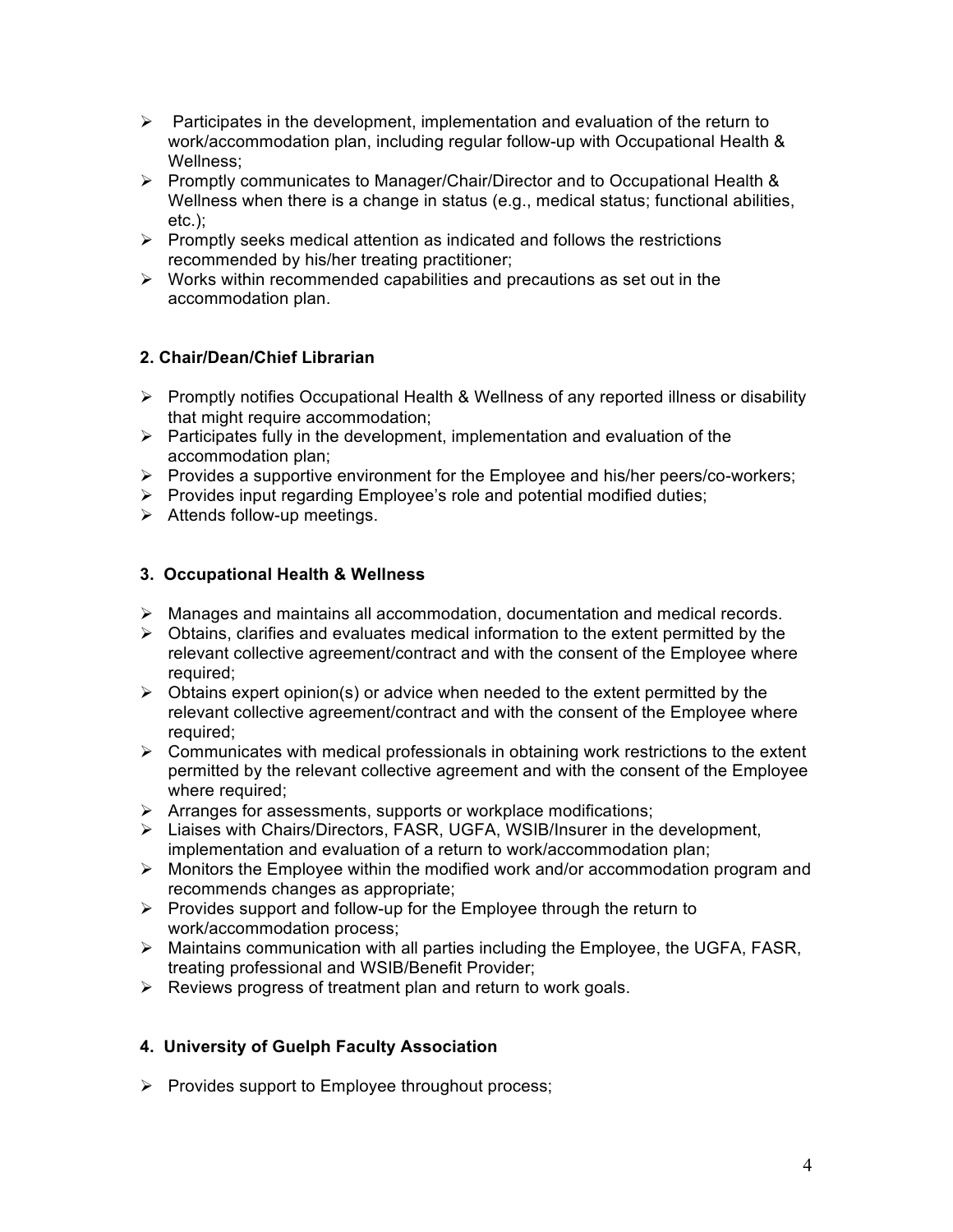- $\triangleright$  Provide information regarding the collective agreement, health and safety legislation  and the duty to accommodate under the *Ontario Human Rights Code.*
- $\triangleright$  Participates in the development, implementation and evaluation of the return to work and other accommodation plans;
- $\triangleright$  May assist in job placement for Employees with temporary or permanent restrictions;
- $\triangleright$  Assist the Employee with conflict resolution and effective communication with the organization;
- $\triangleright$  May assist with insurance claims appeals, if applicable.

## **5. Other employees**

 $\triangleright$  Employees must cooperate in the implementation of the accommodation as required by law.

## **6. Faculty and Academic Staff Relations**

- $\triangleright$  Provides support and advice to chairs/directors/deans in exploring alternative work arrangements for Employees;
- $\triangleright$  Liaises with the UGFA when necessary;
- $\triangleright$  Participates in the placement of Employees who can no longer perform the essential duties of their job;
- $\triangleright$  For Employees that are unable to be accommodated within the current work unit, explores alternative long term and short-term work accommodation possible or available outside current work unit.

## *Development of Accommodation Plan*

 If an Employee is seeking accommodation, the Employee should promptly report an illness or a disability<sup>2</sup> to Occupational Health & Wellness to identify accommodation needs. He or she should also provide information regarding relevant functional abilities and restrictions, only to the extent necessary to implement an accommodation, including information from health care professionals, where appropriate and as needed by Occupational Health. Upon receiving this notification, Occupational Health will contact the Employee with a disability:

1) as soon as possible after an injury;

 $\overline{a}$ 

- 2) as soon as possible after notification of the Employee's medical absence;
- 3) as soon as possible after it is notified of the hiring of an Employee with a disability;
- 4) as soon as possible after it is notified that an Employee with a disability requires person to whom they report. Based on the medical documentation and/or information about functional abilities provided, an individualized plan will be accommodation and will maintain communication with the Employee and the

 Chair/Director/Dean/Chief Librarian as soon as it is known. The Chair/Dean/Chief Librarian will initiate the appropriate reporting to Occupational Health & Wellness.  $^2$  In the case of a work related injury this must be reported directly to the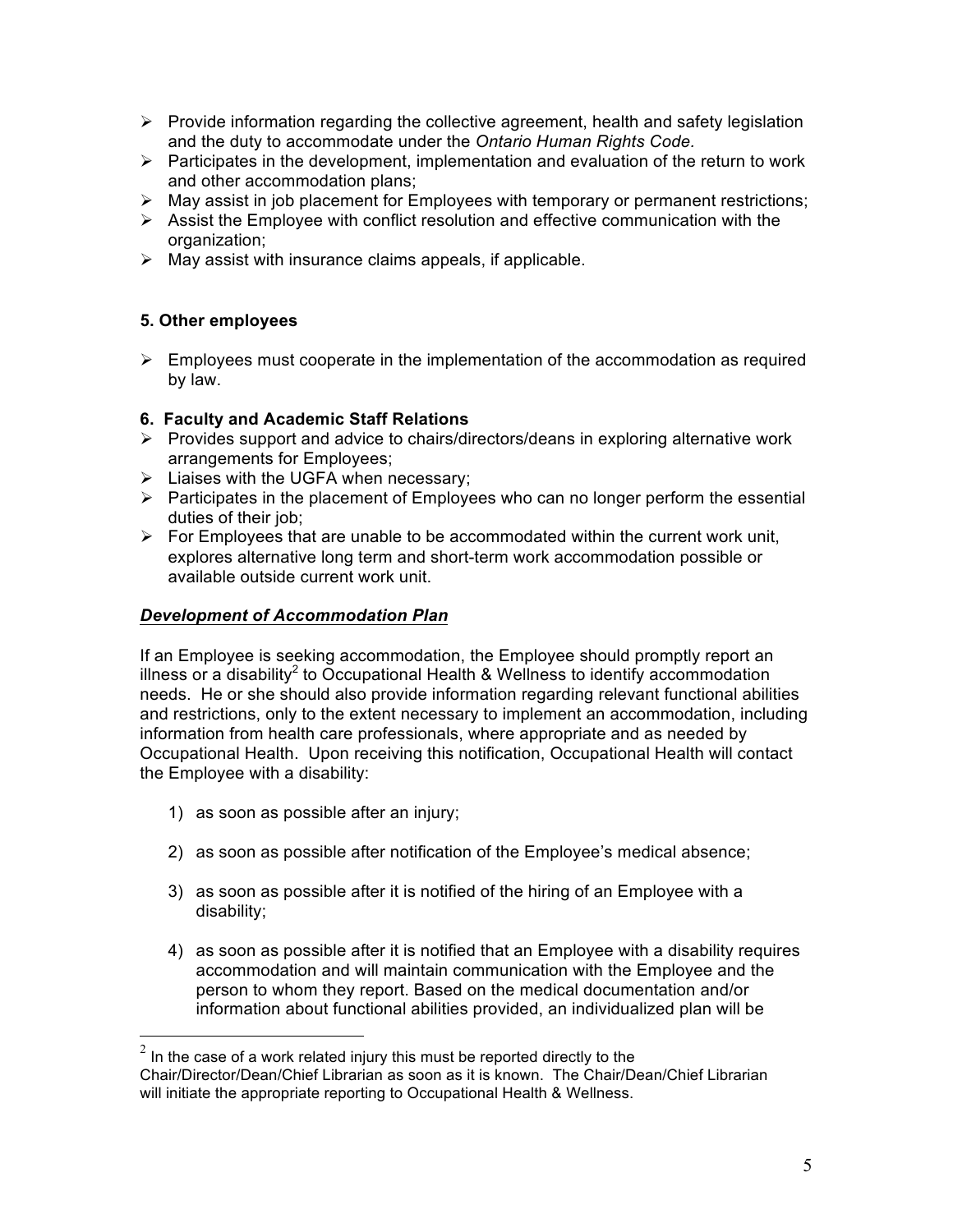developed that could include the following elements**:** program goals; time measures and program review dates. Normally, the Employee's Chair/Director and Occupational Health & Wellness (and other partners, where required) will collaborate to implement the accommodation plan. frames; abilities and restrictions; appropriate assessments, e.g. ergonomic assessments, modified hours and duties where appropriate; supportive

 Ultimately accommodating an Employee in their current role is most desirable however, this is not always possible. Below is a hierarchy to assist in providing structure when developing individual accommodation plans.

- developing individual accommodation plans. 1. Determine if the Employee can perform own job without modifications;
	- 2. Determine if the Employee can perform own job in a modified or "rebundled" form;
	- 3. Determine if the Employee can perform another job without modification;
	- 4. Determine if the Employee can perform another job in a modified or "rebundled" form.

#### *Monitoring/Review of Accommodation Plan*

- 1. Continuous communication between all partners shall be maintained. Any concerns observed by a partner should be raised as soon as possible.
- 2. Where necessary, to the extent permitted by the relevant collective agreement/contract and with the consent of the Employee where required, medical information will be updated on a regular basis through follow-up with Occupational Health and the restrictions will be communicated to the department based on the medical documents.
- 3. Progression will be benchmarked with the Accommodation Partnership Program goals and with disability accommodation guidelines.
- 4. The accommodation plan will undergo regular review, where appropriate. Adjusted identified alternative supports and reassessment will be arranged as required.
- 5. Where progression has ceased, the accommodation plan may be stopped when:
	- (a) the Employee no longer has functional limitations;
	- (b) the disability is or becomes permanent and permanent accommodations have been established;
	- $(c)$  with reasonable attempts to accommodate, or the Employee can no longer be accommodated or refuses to cooperate
	- (d) the Employee can no longer be accommodated.
	- 5. Where the accommodation plan is stopped due to an Employee's refusal to cooperate, the Employee's status will continue to be monitored at regular intervals and consideration will be given to resume the Accommodation Partnership Program if the Employee agrees to cooperate as appropriate with the accommodation process